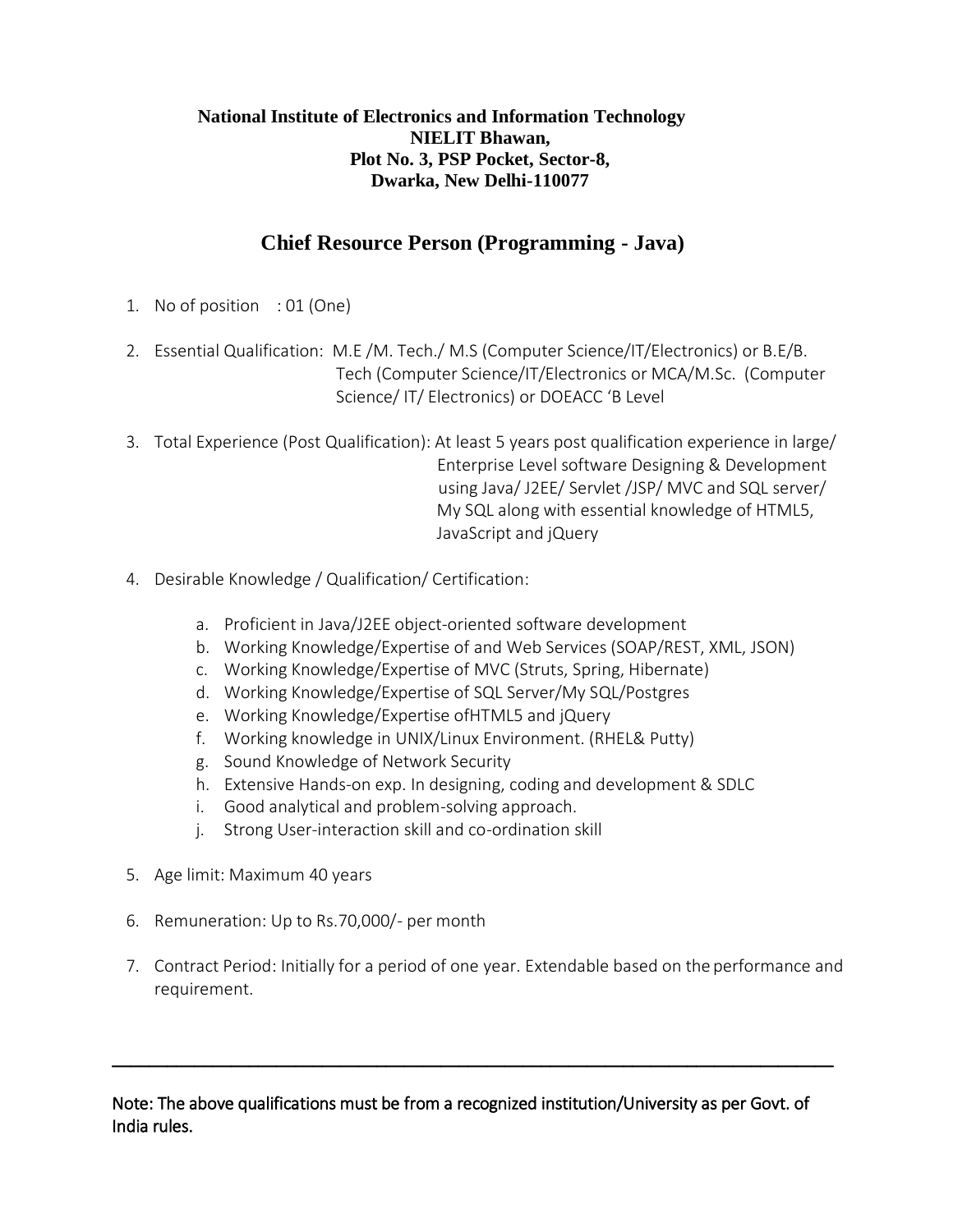## **Sr. Resource Person (Programming - .Net)**

- 1. No. of position : 03 (Three)
- 2. Essential Qualification: B-Tech (Computer Science & IT) OR MCA OR NIELIT B-LEVEL
- 3. Total Experience (Post Qualification): Minimum 3 years
- 4. Desirable Knowledge / Qualification/ Certification:
	- a. ASP.NET using C#, MS SQL Server 2008 or higher, MVC-3 with EDM (Entity Data Model) with LINQ, experience in application development using with Web Forms in ASP.NET using C# as the code-behind language and ADO.NET and LINQ as the Database data consumer
	- b. Writing Stored Procedures using MS SQL Server 2008 or higher,
	- c. Experience in IIS, XML, AJAX,
	- d. Experience in Web Services, .Net, ASP.Net, SQL, Extensive programming experience
- 5. Age limit: Maximum 35 years
- 6. Remuneration: Up to Rs.50,000/- per month
- 7. Contract Period: Initially for a period of one year. Extendable based on the performance and requirement.

Note: The above qualifications must be from a recognized institution/University as per Govt. of India rules.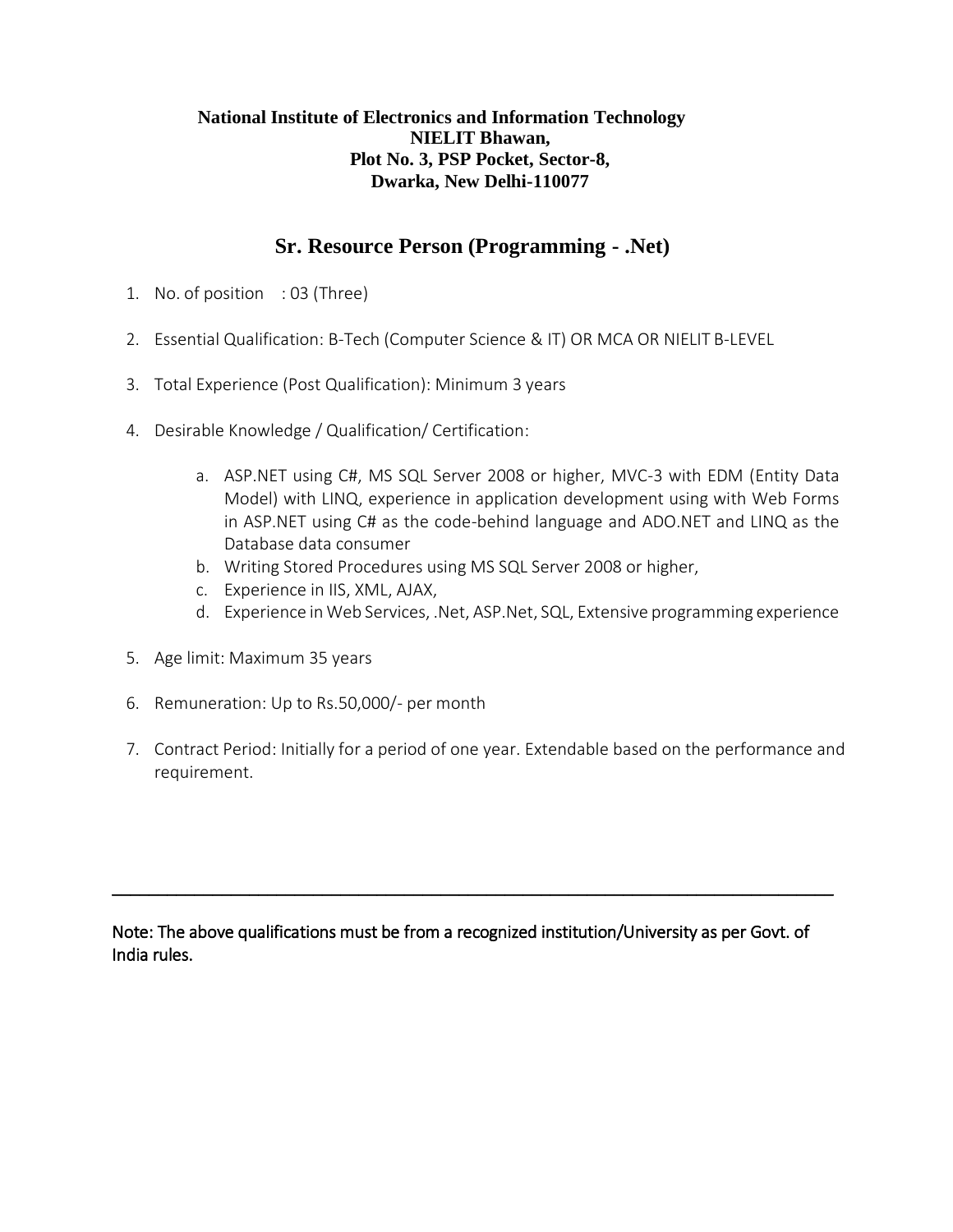### **Sr. Resource Person (Programming - Java)**

- 1. No of position : 02 (One)
- 2. Essential Qualification: M.E /M. Tech./ M.S (Computer Science/IT/Electronics) or B.E/B. Tech (Computer Science/IT/Electronics or MCA/M.Sc. (Computer Science/ IT/ Electronics) or DOEACC 'B Level
- 3. Total Experience (Post Qualification): At least 3 years of relevant experience in large/ Enterprise Level software Designing & Development using Java/ J2EE/ Servlet /JSP/ MVC and SQL server/ My SQL along with essential knowledge of HTML5, JavaScript and jQuery
- 4. Desirable Knowledge / Qualification/ Certification:
	- a. Proficient in Java/J2EE object-oriented software development
	- b. Working Knowledge/Expertise of and Web Services (SOAP/REST, XML, JSON)
	- c. Working Knowledge/Expertise of MVC (Struts, Spring, Hibernate)
	- d. Working Knowledge/Expertise of SQL Server/My SQL/Postgres
	- e. Working Knowledge/Expertise ofHTML5 and jQuery
	- f. Working knowledge in UNIX/Linux Environment. (RHEL& Putty)
	- g. Sound Knowledge of Network Security
	- h. Extensive Hands-on exp. In designing, coding and development & SDLC
	- i. Good analytical and problem-solving approach.
	- j. Strong User-interaction skill and co-ordination skill
- 5. Age limit: Maximum 35 years
- 6. Remuneration: Up to Rs.50,000/- per month
- 7. Contract Period: Initially for a period of one year. Extendable based on the performance and requirement.

Note: The above qualifications must be from a recognized institution/University as per Govt. of India rules.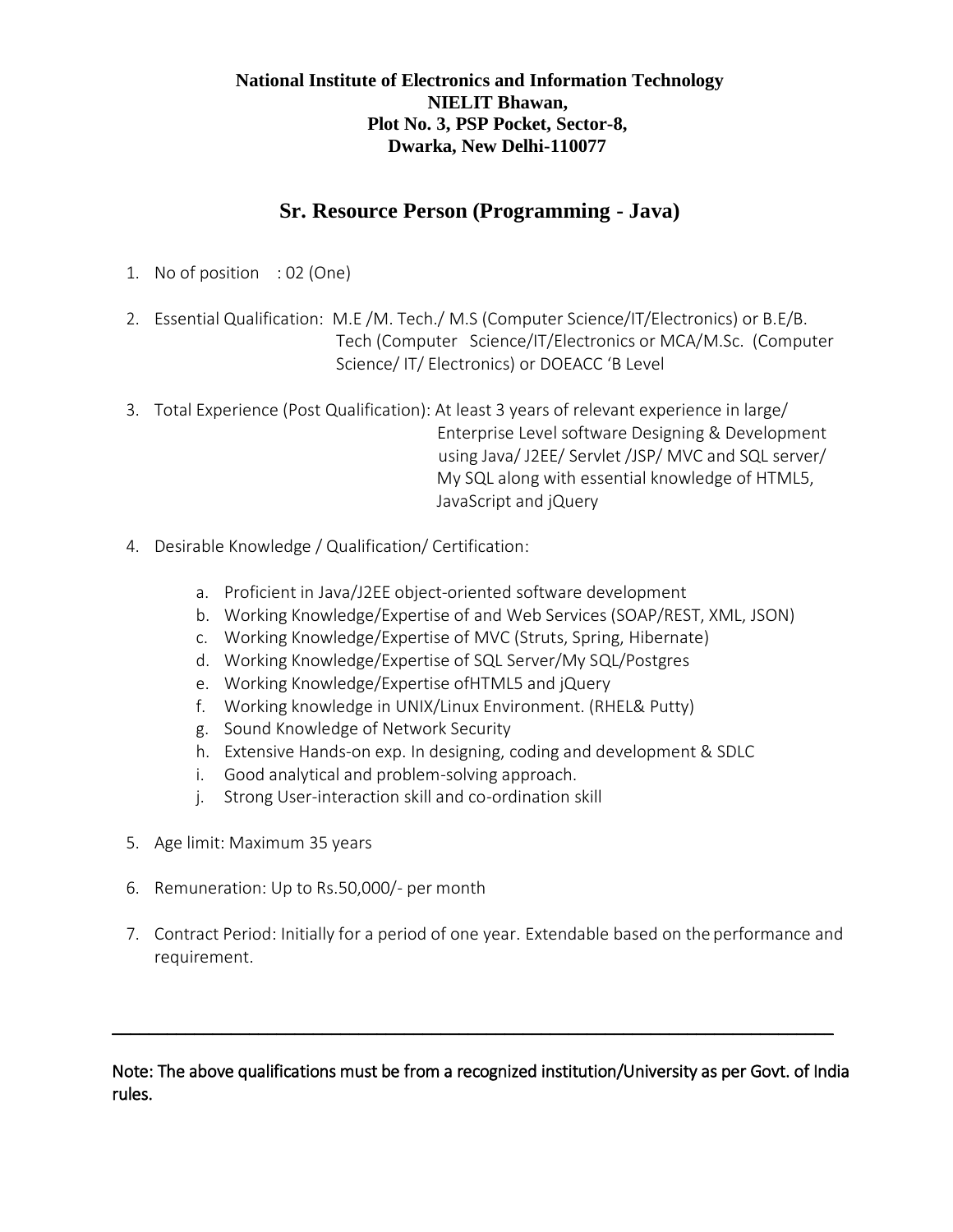### **Sr. Resource Person (Server Administration)**

- 1. Number of Position: 01 (One)
- 2. Essential Qualification: B. E / B. Tech (Computer Science/IT)/ M.E /M. Tech./ M.S. (Computer Science/IT)/MCA/M.Sc. (Computer Science/ IT)/ NIELIT 'B' Level/NIELIT 'A' Level.
- 3. Total Experience: At least One and Half year's post qualification relevant experience in case of B.E/B. Tech. (Computer Science/IT)/ M.E. /M. Tech./M.S. (Computer Science/ IT)/MCA/M.Sc. (Computer Science/ IT)/ NIELIT 'B' Level Or At least 3 years post qualification relevant experience in Server Administration in case of NIELIT 'A' Level candidate.
- 4. Desirable Knowledge / Qualification/ Certification:
	- a. Strong problem-solving and analytical skills
	- b. Understanding of core system administration concepts with respect to (patch management, security, hardening and service management, backup, restore, log management, monitoring and maintenance, File System security, Data Security and integrity)
	- c. Understanding of server and storage virtualization, including hands-on experience in Hyper-V and storage administration
	- d. A working knowledge of common network monitoring and security utilities i.e. Wireshark, Nmap, traceroute, tracert, netstat, putty etc.
	- e. Windows scripting, UNIX/Linux shell scripting and/or other languages (Perl, Python, PHP, SQL, PL/SQL, etc.)
	- f. Commitment to continuous performance improvement
	- g. Strong written and verbal communication, interpersonal and customer service skills
	- h. Desirable Certificates: MCSE, RHCSA, CCNA
- 5. Age limit: Maximum 35 years
- 6. Remuneration: Up to Rs.50,000/- per month
- 7. Contract Period: Initially for a period of one year. Extendable based on the performance and requirement.